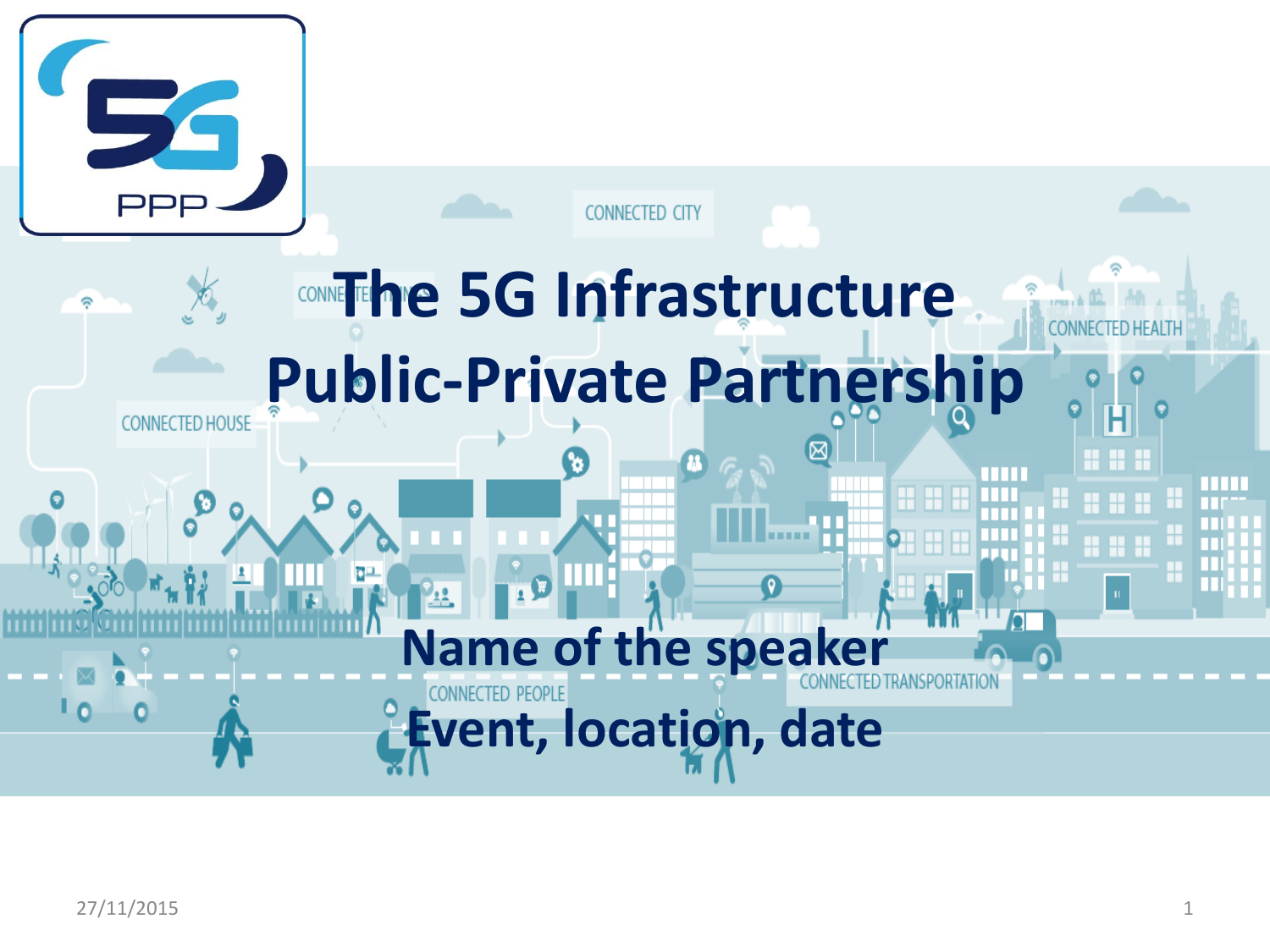



- Assuming complete penetration of V2X applications, annual economic damage from accidents might be reduced by up to EUR 6.5 bn in Europe alone. Furthermore, up to EUR 4.9 bn of economic losses might be avoided due to improved traffic efficiency and reduction of environmental damage (simTD Project, June 2013).
- New business models have already started to emerge with the integration of connectivity in cars. This will transform the relationships between car manufacturers, network and technology providers and services, such as insurance, driver assistance, security or content delivery.

nfrastru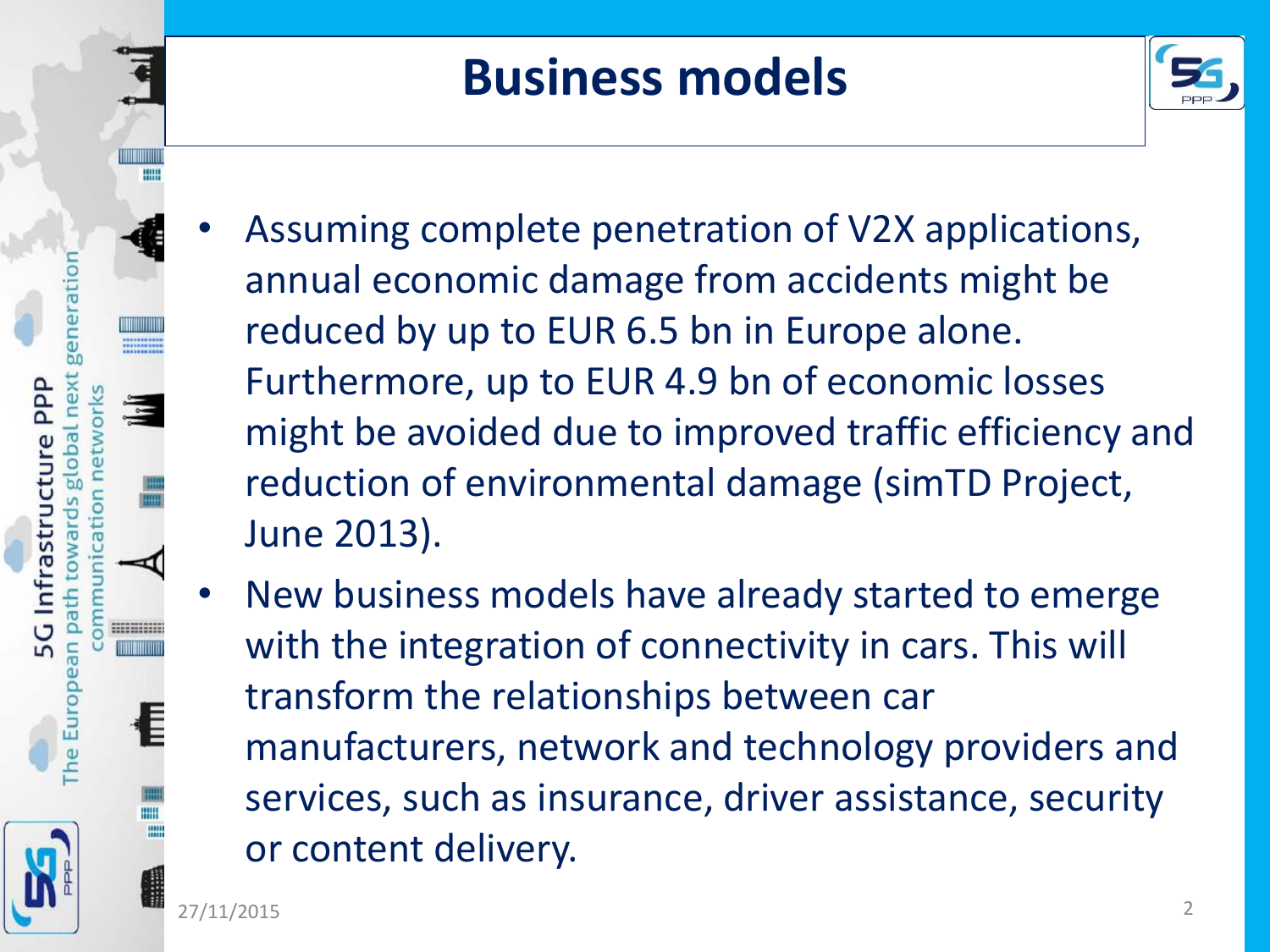



- Policies that promote innovation and reward investment in communication networks and innovative standards are needed, together with preserving a technology-neutral approach on use of spectrum.
- Specialized services are needed to prioritize security services related to C-ITS over media consumption for entertainment.
- Regulators need to address security, integrity, data protection, and privacy in the data economy in a holistic manner from a user's point of view, in particular by setting rules that apply to all providers offering equivalent services.

ntrastr